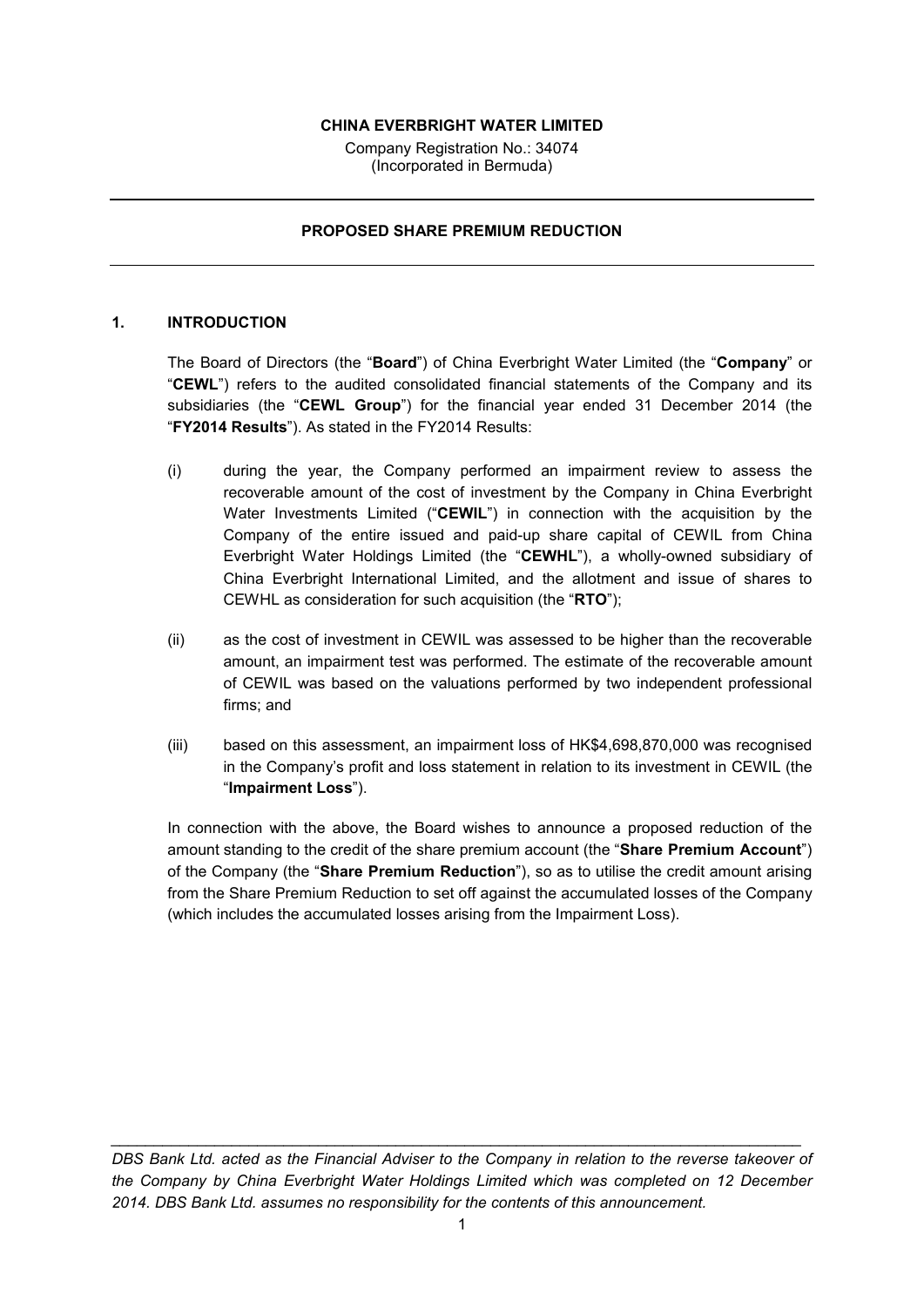### **2. THE SHARE PREMIUM REDUCTION**

- **2.1 Share Premium Reduction.** The Share Premium Reduction will involve the following:
	- (i) the reduction of the entire amount standing to the credit of the Share Premium Account to nil;
	- (ii) the transfer of the credit amount arising from the Share Premium Reduction to the contributed surplus account of the Company (the "**Contributed Surplus Account**"); and
	- (iii) the granting of authority to the Directors to utilise and apply any credit balance in the Contributed Surplus Account in accordance with the Bye-laws of the Company, as amended from time to time, and all applicable laws (including the application of any credit balance to set off against accumulated losses of the Company), as and when the Directors may consider appropriate.
- **2.2 Share Premium Account and Accumulated Losses.** As at 30 June 2015, the amount standing to the credit of the Share Premium Account is approximately HK\$12,123,844,000 and the accumulated losses of the Company (including the accumulated losses resulting from the Impairment Loss) amount to approximately HK\$4,452,787,000.
- **2.3 Effects of the Share Premium Reduction on Share Capital.** The Share Premium Reduction does not involve any reduction in the authorised or issued share capital of the Company, nor does it involve the diminution of any liability in respect of unpaid share capital or the payment to any Shareholder of any paid up share capital of the Company.

The Share Premium Reduction will also not result in any change in the number of ordinary shares in the capital of the Company ("**Shares**") held by any Shareholder. Each Shareholder will hold the same number of Shares before and immediately after the Share Premium Reduction.

# **3. RATIONALE**

The Board is of the view that the Share Premium Reduction is beneficial to the Company and the Shareholders as a whole as it will enable the Company to utilise the credit amount arising from the Share Premium Reduction to set off against the accumulated losses of the Company (including the accumulated losses resulting from the Impairment Loss) and will accordingly allow for future dividend payments if there are retained profits and deemed appropriate by the Board and subject to the relevant approvals.

**Shareholders, however, should note there can be no assurance that a dividend will be declared or paid in future even if the Share Premium Reduction becomes effective.**

# **4. CONDITIONS**

The Share Premium Reduction is subject to, *inter alia*:

(i) the approval of the Shareholders by way of a special resolution for the Share Premium Reduction (i.e. a resolution of the Company passed by a majority of not less than three-fourths of the votes cast by Shareholders who are entitled to do so and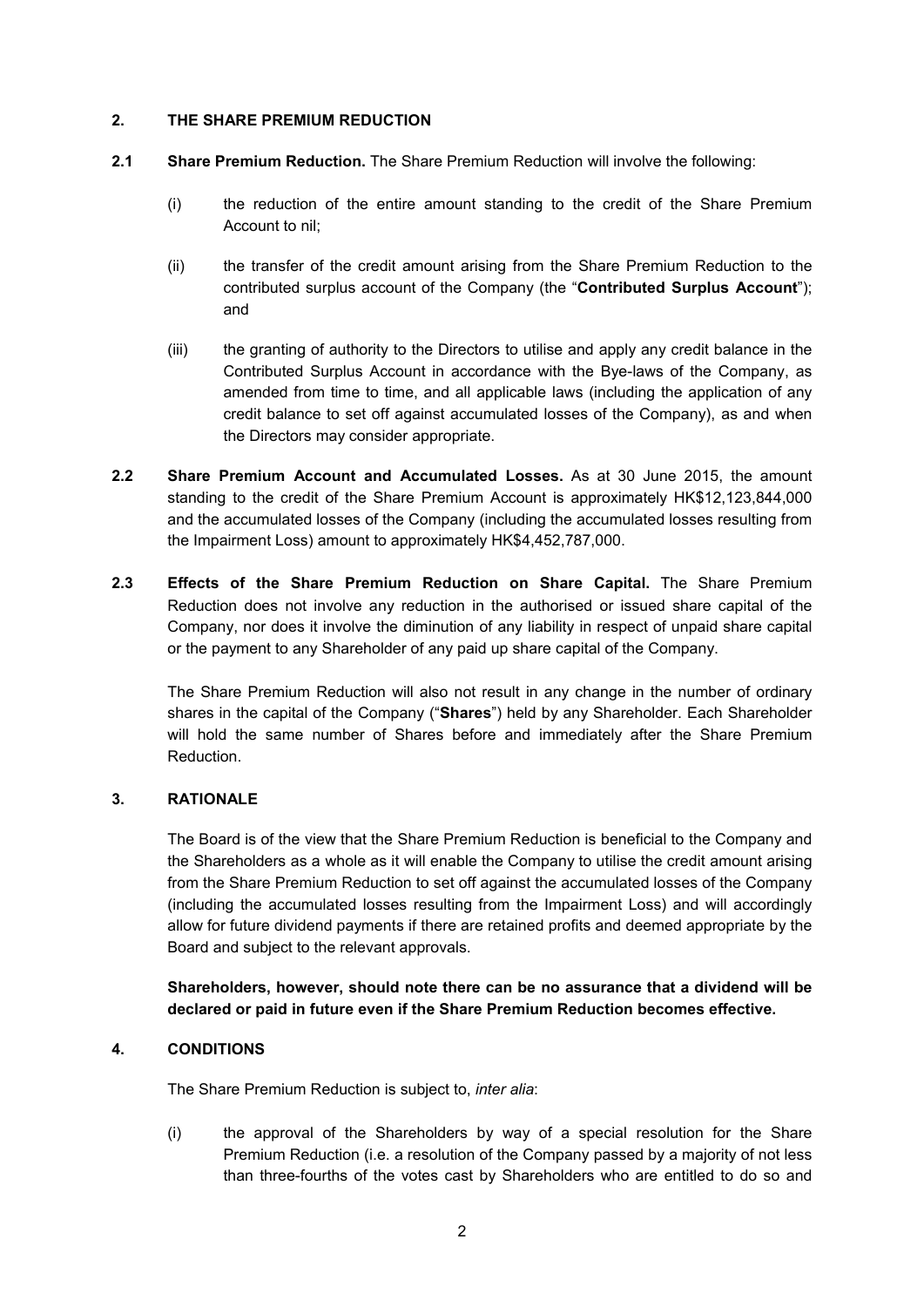vote in person or (where proxies are allowed) by proxy or, in the case of Shareholders which are corporations, by their respective duly authorised representatives or (where proxies are allowed) by proxy) at a special general meeting of the Shareholders to be convened (the "**SGM**");

- (ii) compliance with relevant legal procedures and requirements under Bermuda laws and Singapore laws (if any) to effect the Share Premium Reduction, including but not limited to the publication of a notice in an appointed newspaper in Bermuda at a date not more than 30 days and not less than 15 days before the effective date of the Share Premium Reduction;
- (iii) on the date the Share Premium Reduction is to be effected, there being reasonable grounds for believing that the Company is, and after the said reduction would be, able to pay its liabilities as they become due; and
- (iv) all other relevant approvals and consents being obtained.

# **5. FINANCIAL EFFECTS**

- **5.1 Net Asset Value, Gearing and Earnings per Share.** The Share Premium Reduction will not have any impact on the net asset value, gearing or earnings per share of the CEWL Group.
- **5.2 Shareholders' Funds and Reserves.** The pro forma financial effects of the Share Premium Reduction on the shareholders' funds and reserves of the Company have been prepared based on the FY2014 Results, being the most recently completed financial year of the Company as at the date of this Announcement. The pro forma financial effects are purely for illustrative purposes only and are therefore not necessarily indicative of the actual financial position of the Company after the completion of the Share Premium Reduction.

Assuming the Share Premium Reduction had been completed on 31 December 2014, being the end of the most recently completed financial year of the Company as at the date of this Announcement, the pro forma financial effects of the shareholders' funds and reserves of the Company for the financial year ended 31 December 2014 are as follows:

|                                                                                         | <b>Before the Share</b><br><b>Premium Reduction</b> | Pro forma after the Share<br><b>Premium Reduction</b> |
|-----------------------------------------------------------------------------------------|-----------------------------------------------------|-------------------------------------------------------|
| Share capital (HK\$'000)                                                                | 2.549.345                                           | 2.549.345                                             |
| Share premium (HK\$'000)                                                                | 11,584,834                                          |                                                       |
| Contributed surplus (HK\$'000)                                                          |                                                     | 7,154,517                                             |
| Statutory<br>other<br>and<br>reserve<br>reserves (HK\$'000)                             | 5.267                                               | 5,267                                                 |
| Accumulated losses (HK\$'000)                                                           | (4,430,317)                                         |                                                       |
| attributable<br>Equity<br>equity<br>to<br>holders<br>the<br>of<br>Company<br>(HK\$'000) | 9,709,129                                           | 9,709,129                                             |